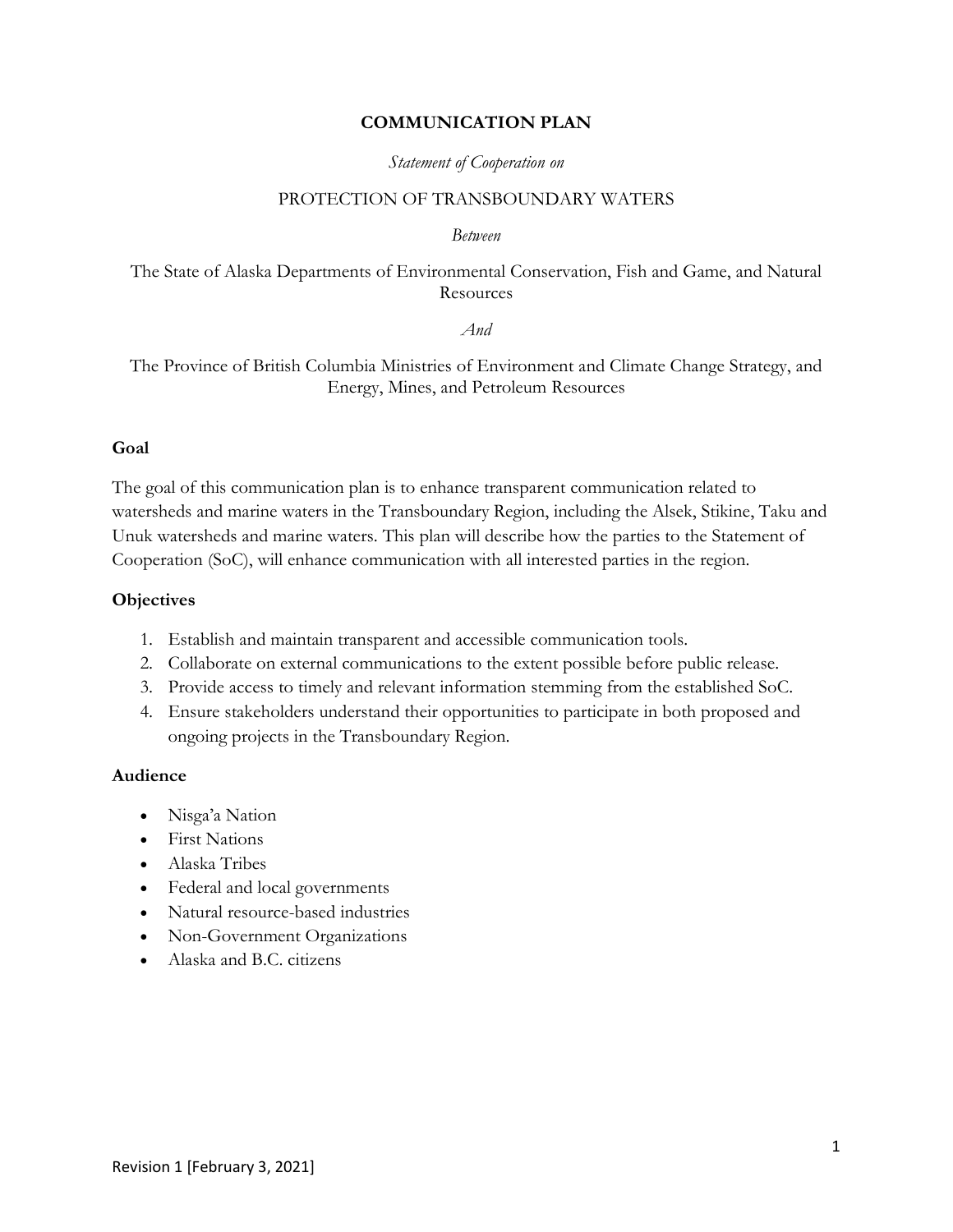# **Communication Tools**

The following five communication tools will be utilized to ensure timely and relevant information is shared between the Province of British Columbia (B.C.) and the State of Alaska (SOA).

| <b>Tools</b>                    | <b>Feature Highlight</b>  | Frequency                  |
|---------------------------------|---------------------------|----------------------------|
| Bilateral Working Group on the  | Meeting summaries         | After meetings by both SOA |
| Protection of Transboundary     | posted online             | and B.C.                   |
| Waters <sup>1</sup>             |                           |                            |
| Province of British Columbia:   | Copies of MOU, SoC<br>1.  | Updated monthly by both    |
| Transboundary Website           | and attachments           | SOA and B.C.               |
| State of Alaska:                | Project-level<br>2.       |                            |
| Transboundary Website           | information related to    |                            |
|                                 | mineral activities in     |                            |
|                                 | the transboundary         |                            |
|                                 | region.                   |                            |
| <b>Transboundary Newsletter</b> | Updates on relevant       | At least annually.         |
|                                 | emerging transboundary    |                            |
|                                 | topics                    |                            |
| <b>External Communications</b>  | Discussions of            | Conducted by both SOA and  |
|                                 | transboundary topics with | B.C., as necessary.        |
|                                 | various stakeholders      |                            |

# **Province of British Columbia: Transboundary Website State of Alaska: Transboundary Website**

This tool will be used to educate stakeholders on the MOU and SoC, provide transparent information on active projects in the Transboundary Region and communicate projects entering into environmental assessment. This platform may also be leveraged to provide notification of relevant and emerging issues in the region. This tool will serve as a central source of information, linking to other relevant B.C. or Alaska on-line resources where appropriate.

| Topic                     | Content                | <b>Objective</b> | Deliverable         |  |  |
|---------------------------|------------------------|------------------|---------------------|--|--|
| SOA and B.C. Coordination |                        |                  |                     |  |  |
| SOA-B.C. MOU and          | What is it? Why is it  | Transparency     | On-line content and |  |  |
| SoC                       | important?             | and              | documents           |  |  |
|                           |                        | informational    |                     |  |  |
| Bilateral Working         | Role and who they are  | Transparency     | On-line content and |  |  |
| Group                     | Meeting summaries      |                  | documents           |  |  |
| Technical Working         | Role and who they are. | Transparency     | On-line content and |  |  |
| Group on                  | Monitoring plan        | and              | documents           |  |  |
| Monitoring                | Monitoring reports     | informational    |                     |  |  |

<sup>&</sup>lt;sup>1</sup> Refer to *Statement of Cooperation* for details on Bilateral Working Group (BWG)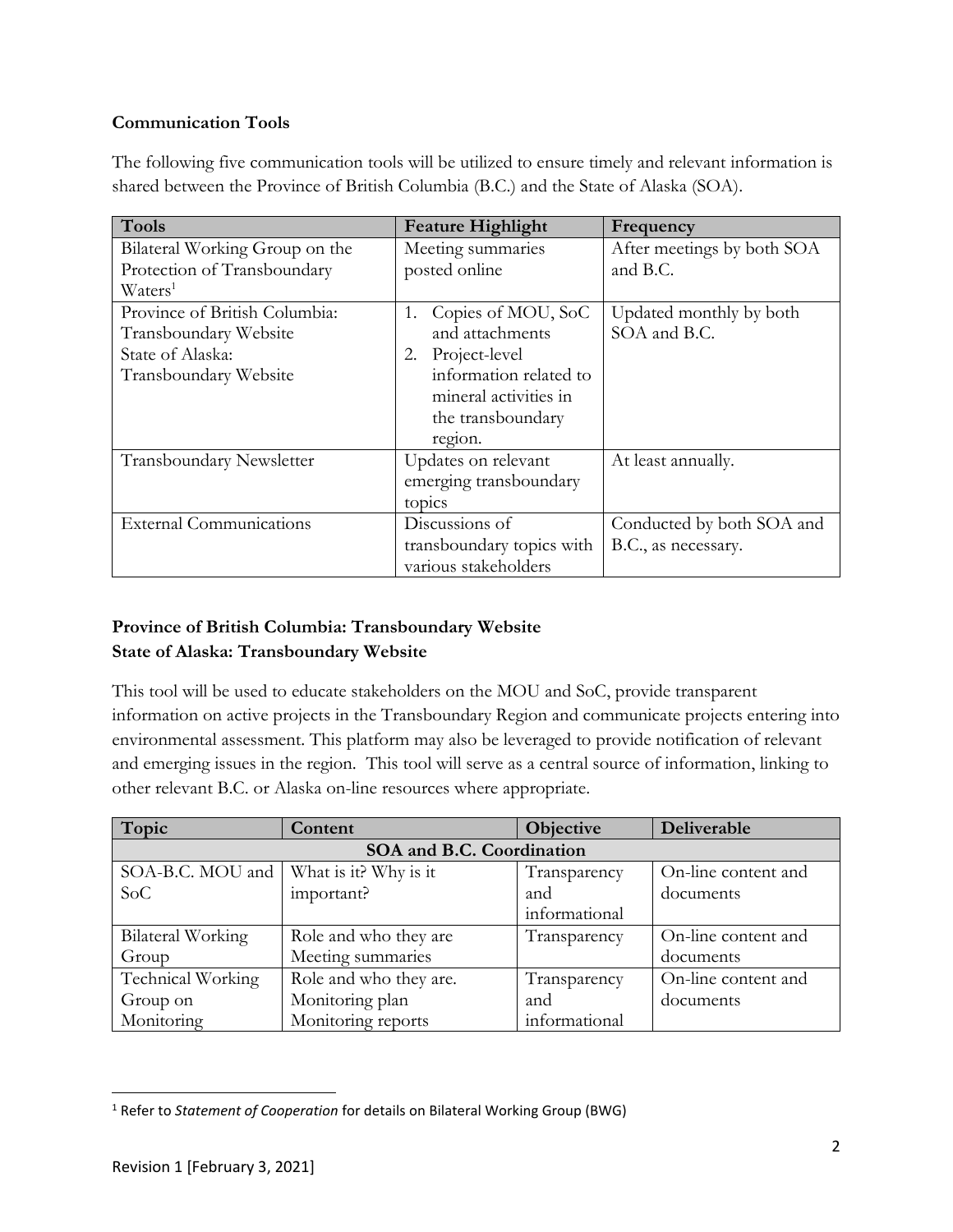| Topic                    | Content                       | Objective     | Deliverable           |  |  |
|--------------------------|-------------------------------|---------------|-----------------------|--|--|
| <b>Active Projects</b>   |                               |               |                       |  |  |
| Mining activities in     | Mine project information      | Informational | On-line content,      |  |  |
| the transboundary        | Annual mine reports           |               | documents and         |  |  |
| region                   | Regional maps                 |               | interactive maps      |  |  |
| Highlights of            | EA overview                   | Informational | Links from SOA and    |  |  |
| Projects Entering        | <b>Public Comment Periods</b> | Transparency  | B.C. websites to B.C. |  |  |
| EA                       | Process diagram               |               | Environmental         |  |  |
|                          | Projects and updates          |               | Assessment Office     |  |  |
|                          |                               |               | (EAO)                 |  |  |
| Compliance               | Compliance Reports            | Transparency  | Links from SOA and    |  |  |
|                          | <b>Inspection Reports</b>     | and           | B.C. websites to B.C. |  |  |
|                          |                               | informational | Ministry of Energy,   |  |  |
|                          |                               |               | Mines, and Low        |  |  |
|                          |                               |               | Carbon Innovation     |  |  |
|                          |                               |               | (EMLI)                |  |  |
| <b>Proposed Projects</b> |                               |               |                       |  |  |
| Proposed Projects        | Profiles on proposed mine     | Informational | On-line content,      |  |  |
|                          | sites                         |               | documents, maps, and  |  |  |
|                          | Regional maps                 |               | links to B.C. EAO     |  |  |
| Permitting Process       | Process overview              | Informational | On-line content,      |  |  |
|                          | Process diagram               | Transparency  | diagram(s) and links  |  |  |
|                          | Project updates               |               | B.C. EMLI and EAO     |  |  |

# **Province of British Columbia: The Transboundary Newsletter**

B.C. and SOA will collaborate on content for the Newsletter. B.C. will produce the Newsletter.

| Topic         | Content                   | <b>Objective</b> | Deliverable       |
|---------------|---------------------------|------------------|-------------------|
| Transboundary | Varies based on the       | Transparency     | Newsletter in pdf |
| Newsletter    | interests of B.C. and SOA | and              | tormat            |
|               | and prevailing            | informational    |                   |
|               | transboundary topics.     |                  |                   |

## **External Communications**

The SOA and B.C. will engage in external communications with various stakeholders in their respective jurisdictions on an as-needed basis. To the extent practicable, B.C. and SOA will maintain communications with one another to ensure accuracy, and appropriate situational awareness, of information being shared publicly through such external communications.

### **Public Inquiries and Communications**

The Province of British Columbia will manage inquiries and communication with citizens and stakeholders of B.C. Avenues to submit stakeholder comments will be highlighted on website.